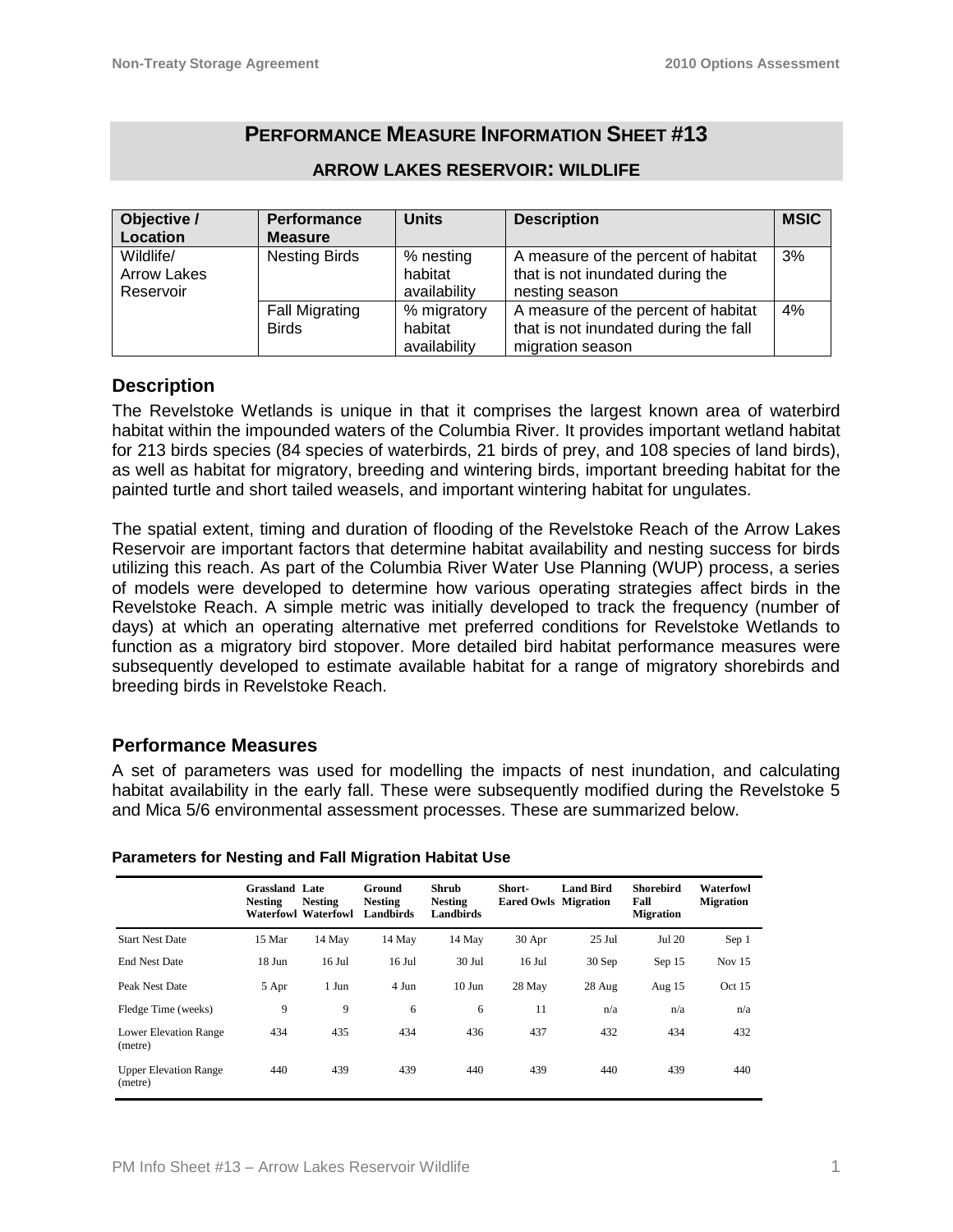## **Calculations**

The most recent version of the HEC-RAS model for the mid Columbia River was used to estimate water surface elevations throughout the Revelstoke Reach. (Refer to the Mid Columbia River Fish Habitat PM Sheet for a description of the HEC-RAS model).The model is driven by Arrow Reservoir elevations (at Fauquier), discharge from Revelstoke Dam, and estimated local inflows. Water surface elevations are predicted for every week of the year from 1964 to 1973 based on the average local inflow by week, the average reservoir elevation by week, and the minimum or maximum hourly discharge from Revelstoke Dam by week. In this analysis, the maximum hourly discharge is used.

The effects of water surface elevation on bird populations in the Revelstoke Reach of Arrow Reservoir are modeled by predicting nesting success or useable habitat area. Model calculations can be summarized in the following five steps:

- 1) Nest and fledge parameters for specific groups of birds determine the fraction of nests created per week and the period when nests are vulnerable to flooding, respectively. In the case of migratory (non-nesting) bird groups, the parameters determine the timing of habitat use.
- 2) Nests are distributed over a defined elevation range, in proportion to the habitat area at each cross section – elevation category (in 0.25 m increments).
- 3) Average reservoir surface elevation and maximum weekly discharge are used in HEC-model to determine water surface elevation at each cross-section for each week of simulation.
- 4) Water surfaces are compared to elevation bands over which birds are distributed to determine which bands are flooded on each week.
- 5) Habitat availability or nest loss is computed from 4) and tallied by year. The model is run for eight different bird groups with different nest and fledge timing parameters and different elevation distributions. This statistic captures both nest loss due to flooding and overall loss of habitat (prior to nests being built).

The model also computes habitat availability for migratory birds that do not nest in the area (migratory landbirds, shorebirds, and waterfowl). The performance metric in these cases is driven only by the extent of unflooded area relative to the timing of migration, and not by loss of nests.

# **Key Assumptions and Uncertainties**

- Each scenario is simulated using the same set of system constraints, input assumptions (e.g., load forecasts) and historic basin inflows (1964-1973).
- The seasons of use, preferred elevation bands are correct for each of the bird groups.
- Assumes that there is no plasticity in nest site selection. If an area is flooded when a breeding pair arrives, the simulation predicts that the birds do not successfully reproduce, rather than moving upslope to dry terrain. This dynamic results in very low survival rates relative to what likely occurs. However, the metric does provide an index of habitat loss, which could have population-level effects due to density dependent processes (e.g., poorer nesting sites are selected at higher densities leading to reduced reproductive success).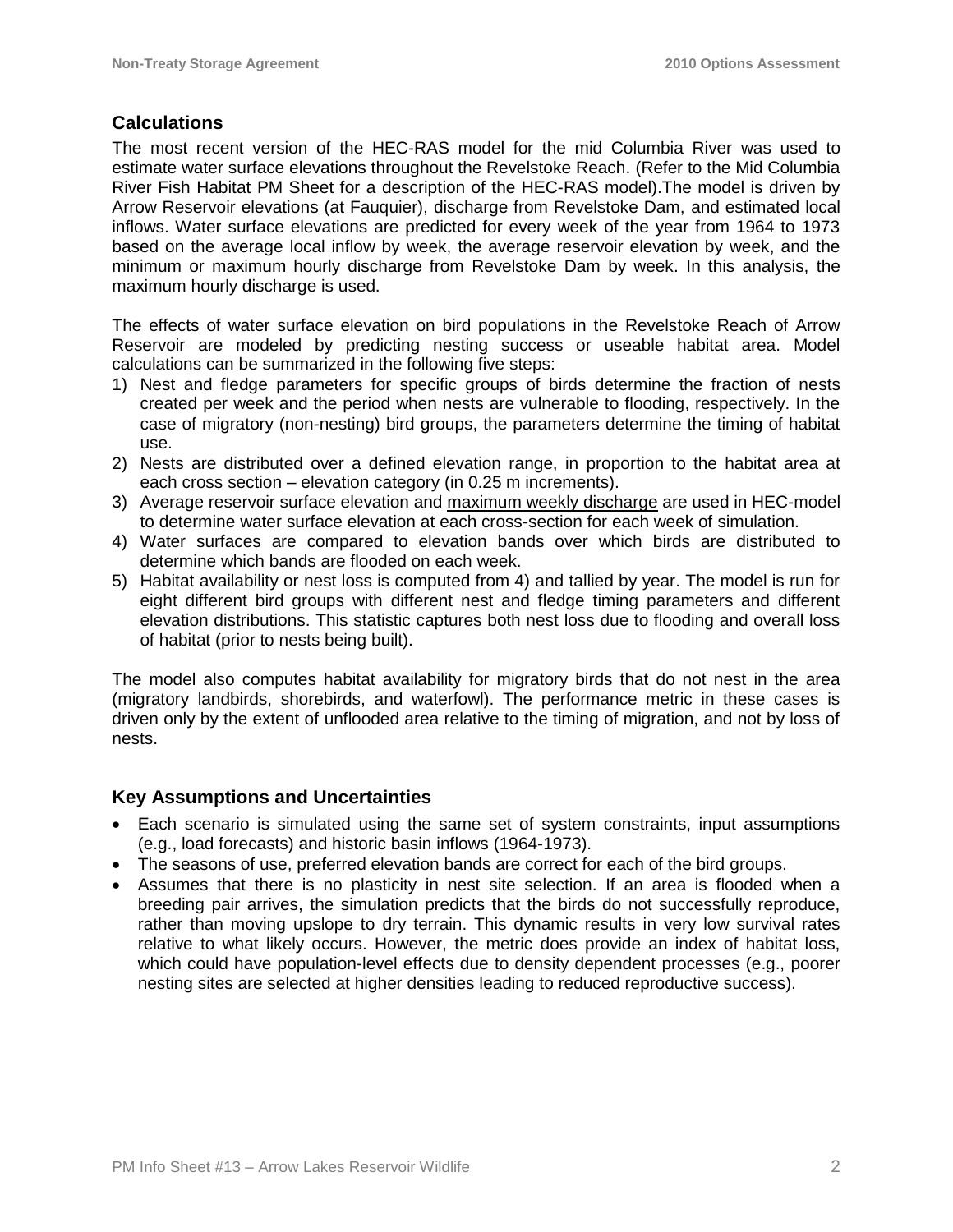## **Results**

The effects of Scenarios A-D on bird performance measures (nest survival or useable habitat) vary among the bird groups (Table 1, Figure 1). There is little difference among scenarios for grassland nesting waterfowl and ground nesting landbirds. However, Scenario D performs worse for land migration, late nesting waterfowls, shorebird fall migration, short-eared owls, and waterfowl migration due to higher reservoir elevations during the spring and summer. Scenario B (3.0 MAF) performs slightly better than A (4.5 MAF) and C (2.0 MAF) for ground nesting landbirds, late nesting waterfowl, short-eared owls, and shrub-nesting landbirds.



**Figure 1. Average Nest Survival (% surviving) or Useable Habitat (% of total) for 8 Bird Groups between 1964 and 1973 across the Four NTSA Scenarios.** Error bars show the minimum and maximum values over the 10 simulation years. Yellow-shaded results carried forward to the Consequence Table